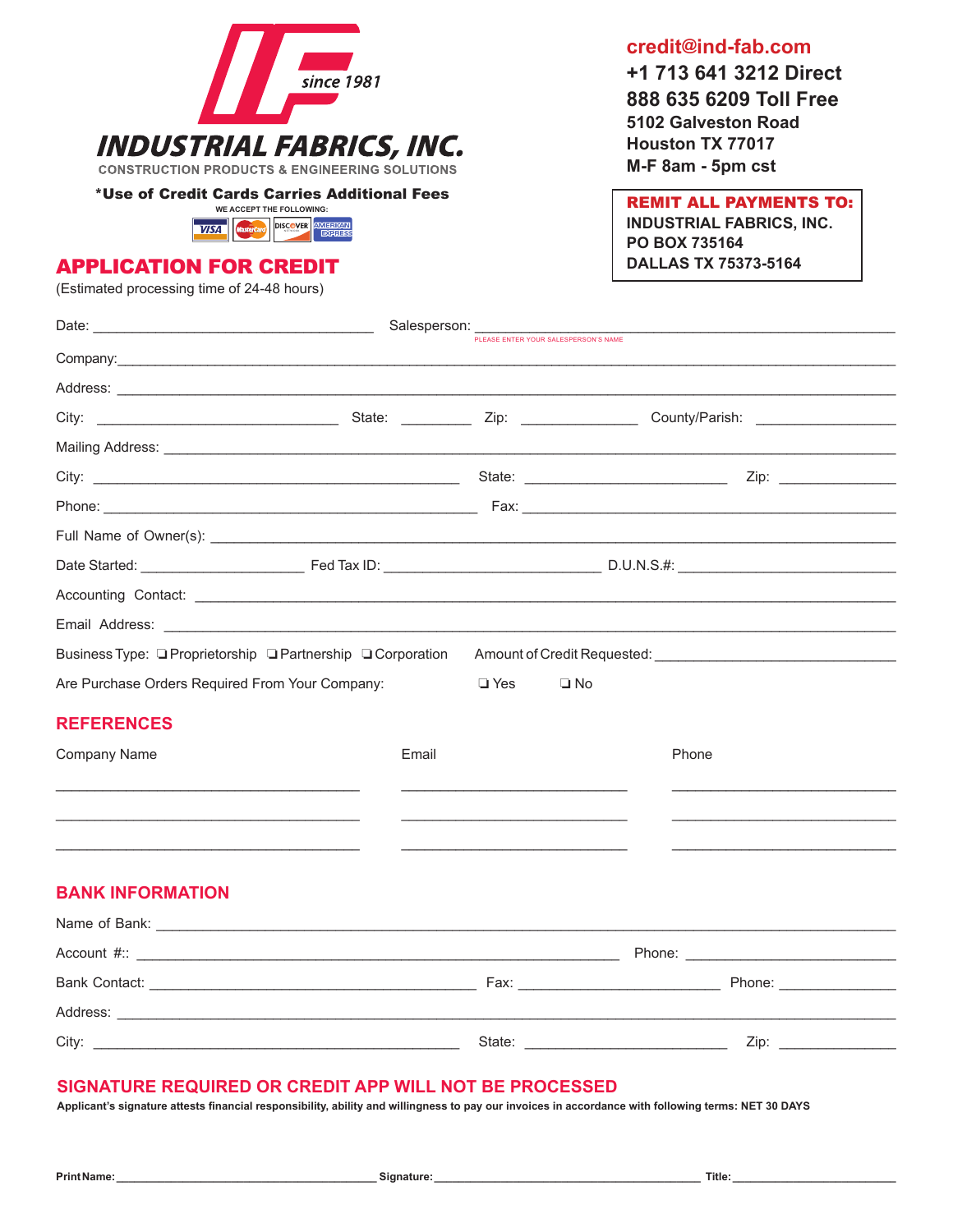# **CREDIT APPLICATION TERMS AND CONDITIONS**

- 1. This application is submitted by the undersigned (hereinafter referred to as "Applicant") for the purpose of obtaining a credit account with Industrial Fabrics, Inc. All representations are accurate, complete and truthful to the best of the Applicant's knowledge and belief.
- 2. The Applicant hereby authorizes any individual, firm or corporation given as a credit reference to disclose to Industrial Fabrics, Inc. orally or in writing, any information which is pertinent to this application.
- 3. If the Applicant is a corporation, the undersigned affirmatively states that he is authorized to make application on behalf of said corporation and to obligate same for any credit extended thereto as a result of this application; and further that the corporation on whose behalf application is hereby made will continue to be bound and obligated for any credit advanced thereto until notice to the contrary is given in writing to Industrial Fabrics, Inc. at 510 O'Neal Lane, Baton Rouge, LA 70895.
- 4. If Applicant presents a Financial Statement as a part of this application, it is incorporated by reference. Applicant agrees to submit a Financial Statement as requested by Industrial Fabrics, Inc. Any Financial Statements submitted in connection with this application or as requested by Industrial Fabrics, Inc. will be accurate, complete and truthful.
- 5. Credit extended by Industrial Fabrics, Inc. to Applicant shall be due when billed to Applicant. Applicant agrees to pay the amount due within thirty (30) days following the due date to avoid a finance charge. After thirty (30) days, Applicant agrees to pay a finance charge of one and one-half (1-1/2 %) percent per month or the maximum rate of eighteen (18%) percent. Notwithstanding, it is Applicant's and Industrial Fabrics, Inc.'s intent not to violate any Usury Statutes. If any finance or interest charged, contracted or received by Industrial Fabrics, Inc. exceeds the maximum rate permitted by law, the parties agree that it is the result of inadvertence or mistake, and Industrial Fabrics, Inc. shall credit against principal any amount of excess interest collected or received, and Applicant shall not be bound to pay any excess interest contracted or charged.
- 6. If this account is not paid in full when due, and it is placed in the hands of an attorney for collection, Applicant agrees to pay twentyfive percent additional on principal and interest as attorney's fees, and all court costs.
- 7. **DISCLAIMER OF WARRANTIES: INDUSTRIAL FABRICS, INC. DISCLAIMS ALL WARRANTIES EITHER EXPRESSED OR IMPLIED INCLUDING THE WARRANTY OF MERCHANTABILITY AND FITNESS FOR PURPOSE. THE MATERIALS AND EQUIPMENT SOLD TO APPLICANT ARE SOLD AS IS WHERE AS. NOTWITHSTANDING, IF INDUSTRIAL FABRICS, INC. FURNISHES TO APPLICANT ANY WRITTEN LIMITED WARRANTY WITH RESPECT TO MATERIALS AND EQUIPMENT, THE LIMITED WRITTEN WARRANTY WILL PREVAIL.**
- 8. Venue: For all goods and products sold in Texas, venue lies in Houston, Harris County, Texas. For all other transactions, venue lies in East Baton Rouge Parish, Louisiana.
- 9. State Laws: The laws of the State of Louisiana and Texas shall control the construction of any transaction between Industrial Fabrics, Inc., Applicant and Guarantor.
- 10. Security Interest: Applicant grants to Industrial Fabrics, Inc. a purchase money security interest in all materials and equipment sold by Industrial Fabrics, Inc. to Applicant. Applicant authorizes Industrial Fabrics, Inc. on behalf of Applicant, to execute and file a financing statement with the Secretary of State of any state or any other Governmental Agency to evidence the security interest.
- 11. **NOTICE TO APPLICANT: DO NOT SIGN THIS AGREEMENT UNTIL YOU HAVE READ IT. YOU ARE ENTITLED TO A COPY OF THE SIGNED AGREEMENT.**

### **SIGNATURE REQUIRED OR CREDIT APP WILL NOT BE PROCESSED**

**Applicant's signature attests financial responsibility, ability and willingness to pay our invoices in accordance with following terms: NET 30 DAYS**

|  |  | Print Name: |  |  |  |
|--|--|-------------|--|--|--|
|  |  |             |  |  |  |

**Print Name: \_\_\_\_\_\_\_\_\_\_\_\_\_\_\_\_\_\_\_\_\_\_\_\_\_\_\_\_\_\_\_\_\_\_\_\_\_\_\_\_\_\_\_ Signature: \_\_\_\_\_\_\_\_\_\_\_\_\_\_\_\_\_\_\_\_\_\_\_\_\_\_\_\_\_\_\_\_\_\_\_\_\_\_\_\_\_\_\_\_ Title: \_\_\_\_\_\_\_\_\_\_\_\_\_\_\_\_\_\_\_\_\_\_\_\_\_\_\_**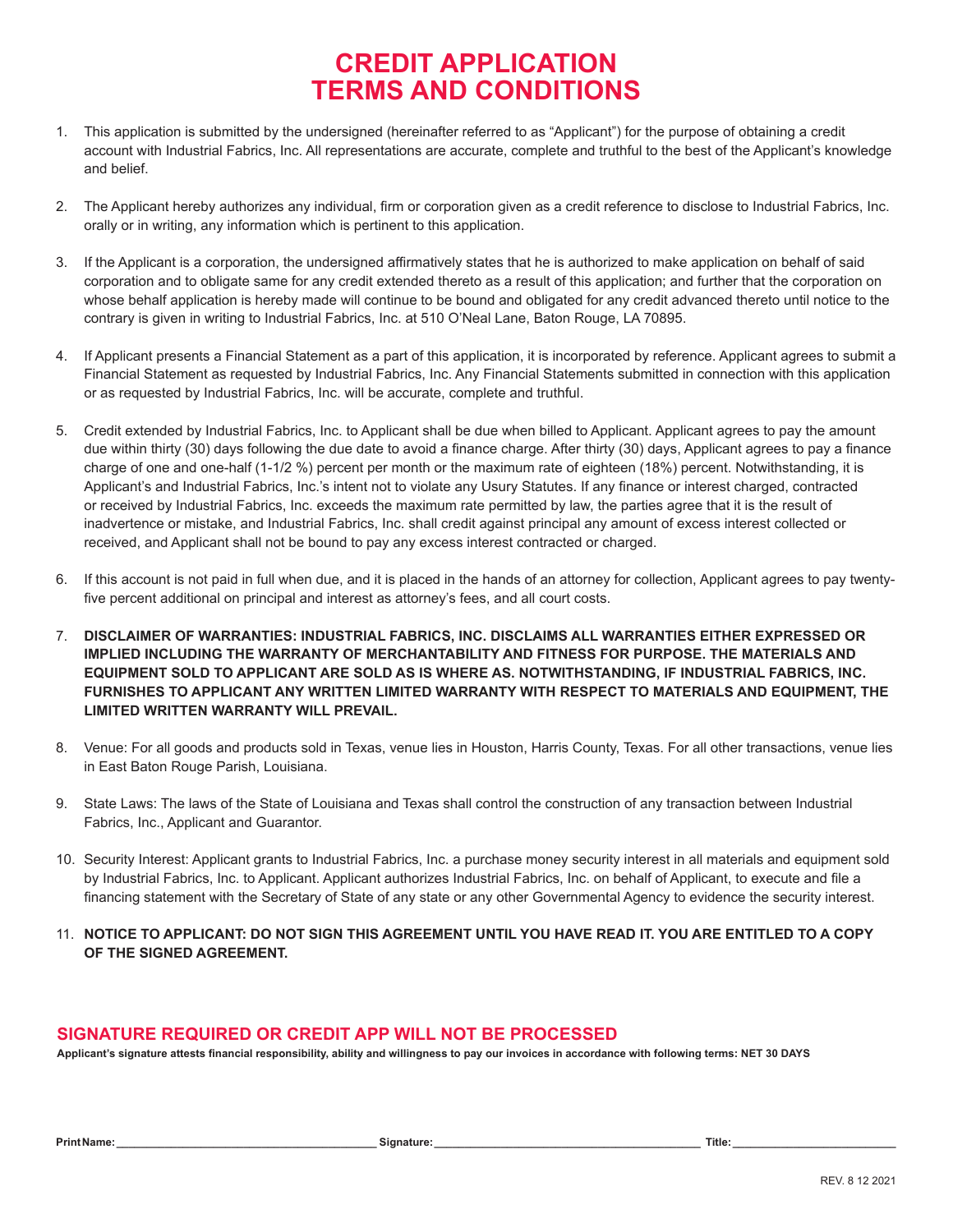# **INDUSTRIAL FABRICS, INC. GUARANTY**

For value received, the undersigned does hereby personally, primarily, and individually, guarantee payment of all amounts due and owing by Applicant to Industrial Fabrics, Inc. including principal, interest, attorney fees and costs.

Applicant agrees that this guaranty shall continue and remain valid and enforceable as to all indebtedness now existing or hereinafter incurred by Applicant until ten (10) days after receipt of written notice by the undersigned to Industrial Fabrics, Inc. terminating this guaranty, to the extent not prohibited by law, Guarantor waives all notices and all defenses including the defense of impairment of collateral and any other defenses not prohibited.

Guarantor agrees that Guarantor may be sued without necessity of joiner of Applicant.

Owner/Guarantor Print Name: \_\_\_\_\_\_\_\_\_\_\_\_\_\_\_\_\_\_\_\_\_\_\_\_\_\_\_\_\_\_\_\_\_\_\_\_\_\_\_\_\_\_\_\_\_\_\_\_\_\_\_\_\_\_\_\_\_\_\_\_\_\_\_\_\_\_\_\_\_

Owner/Guarantor Signature: \_\_\_\_\_\_\_\_\_\_\_\_\_\_\_\_\_\_\_\_\_\_\_\_\_\_\_\_\_\_\_\_\_\_\_\_\_\_\_\_\_\_\_\_\_\_\_\_\_ Date: \_\_\_\_\_\_\_\_\_\_\_\_\_\_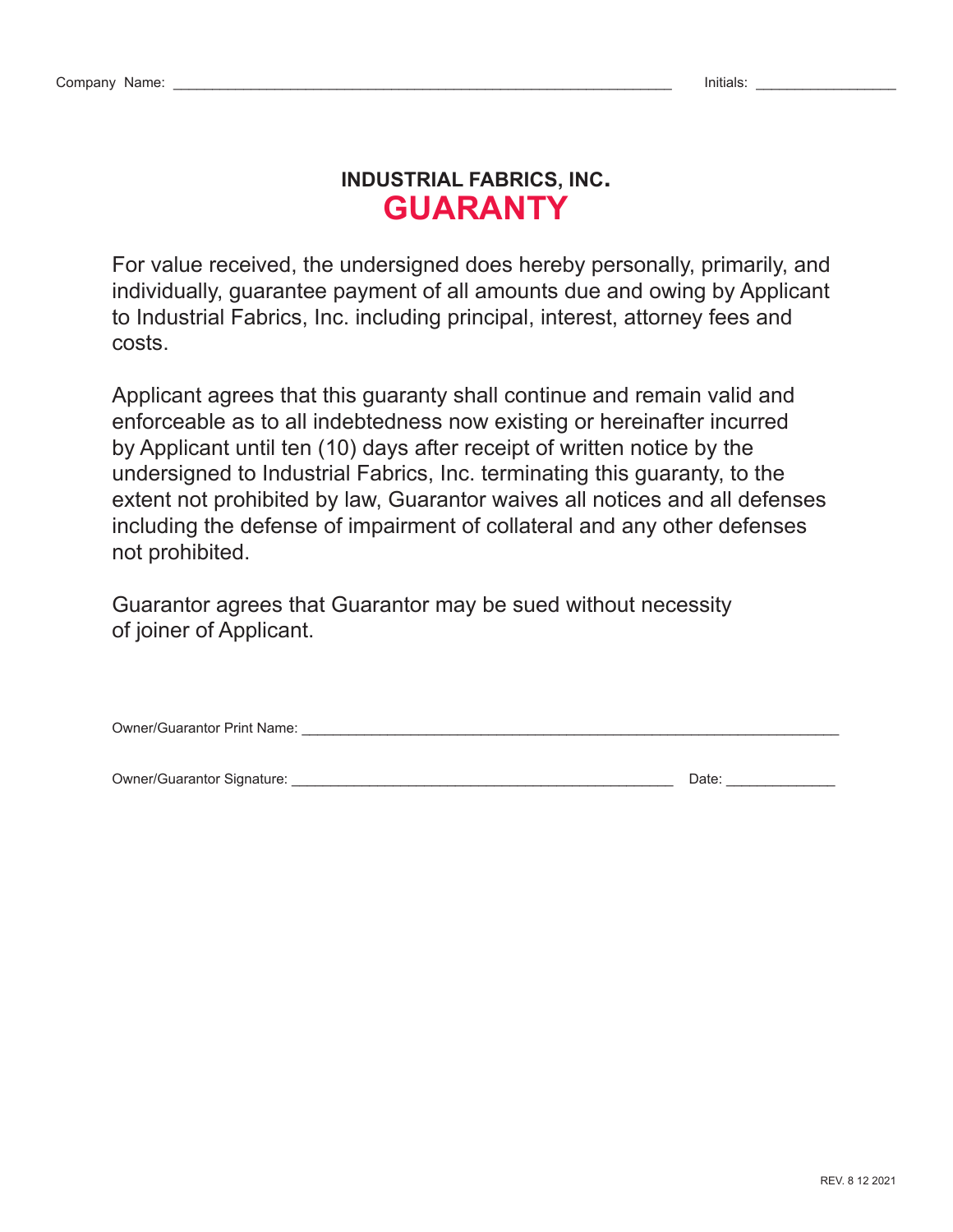## **INDUSTRIAL FABRICS, INC. TERMS AND GENERAL CONDITIONS OF SALE**

- 1. **QUOTATIONS:** Price lists and all quotations given, either verbally or in written form, except those dealing with special order units, are valid for thirty days (30) days and thereafter subject to change without notice. All quotations dealing with special order units that will require signing of a Purchase Order by the Buyer are firm for acceptance within forty-five (45) days from the date they are given. All prices given on any Purchase Order signed by the Buyer and accepted by Industrial Fabrics, Inc. are firm for shipment within ninety (90) days. After that period of time, units not shipped are then subject to invoicing and storage charges of 5% of unit price per month. These terms will prevail unless specifically extended in writing by Industrial Fabrics, Inc.
- 2. **PAYMENT TERMS:** Purchases of all products, other than for cash, are subject to credit approval. Arrangements for open account terms as to any order must be made prior to the acceptance and/or shipment of such order by Industrial Fabrics, Inc. Should credit terms be disapproved by Industrial Fabrics, Inc., all materials must be paid for in full prior to their manufacture and/or shipment. Payments on open account are due 30 days Net from invoice date. NO RETAINAGE WILL BE ALLOWED. These conditions will prevail in all cases unless otherwise expressly agreed to in writing by Industrial Fabrics, Inc.Failure to pay within the time specified herein, or if another time is specified, then after such a time, shall allow Industrial Fabrics, Inc. to charge Buyer interest at the Annual Percentage Rate of 18% on unpaid open accounts and/or Purchase Orders from the due date thereof, together with all costs of collection, as outlined in customer's application for credit. The foregoing rights are without prejudice to any other lawful remedy of Industrial Fabrics, Inc.
- 3. **DELIVERIES:** ALL DELIVERY REQUESTS SHOULD BE PLACED A MINIMUM OF 24 WORKING HOURS IN ADVANCE OF DESIRED TIME OF DELIVERY. This is particularly important where a "First Loads A.M." is desired. All deliveries are scheduled on a first-come first-served basis.
- 4. **TAXES:** All Federal, State, and Local taxes in effect at the time of shipment, shall be paid by Buyer. IT IS BUYER'S RESPONSIBILITY TO PROVIDE Industrial Fabrics, Inc. A TAX-EXEMPTION CERTIFICATE WITH BUYER'S PURCHASE ORDER, AT OR BEFORE THE TIME THE ORDER IS PLACED, IF A PARTICULAR PROJECT IS EXEMPT FROM TAXES. If Buyer fails to provide Seller a tax-exempt certificate, Buyer agrees to pay Seller for any taxes subsequently invoiced by Seller, and it will be Buyer's sole responsibility to recoup any such taxes from the appropriate taxing authority(s).
- 5. **TRANSPORTATION:** All transportation costs, other than those included in the FOB destination prices, shall be paid by the Buyer. Unloading time will be limited to ONE HOUR. Additional unloading time due to a customer's request to stock or spot products, poor job site conditions, traffic congestion at job site, wait for other crafts or general contractor, etc., will be charged at the rate of \$65.00 Net per hour (or fraction thereof). Materials damaged after delivery will not be backhauled, nor will any credit be issued. Buyer, or Buyer's designated representative, must be available at delivery site to sign Seller's delivery ticket for materials to be unloaded, unless prior written approval for such delivery is given to Industrial Fabrics, Inc. Payment for C.O.D. deliveries must also be provided to Seller's carrier, unless payment has previously been rendered to Seller, before product will be unloaded at delivery site. If a pick-up or delivery of product is performed by Seller, at the request of Buyer, which cannot be performed for any of the reasons outlined in this section, Buyer will be charged by Industrial Fabrics, Inc. standard charges for that delivery. Contact our office for standard delivery charges to your location.
- 6. **RETURNS:** All returned products are subject to count and inspection by Industrial Fabrics, Inc., and credit will be issued only for standard stock items that are in resalable condition at the time of return. Items eligible for return credit will be credited at contract unit prices less a 25% restocking charge. Returns will be accepted within ninety (90) days of purchase. If units are returned via Industrial Fabrics, Inc. trucks, additional transportation charges will apply. Contact our office for return transportation rates for your location prior to scheduling return product pickup. NO CREDIT WILL BE ALLOWED ON ANY RETURNED CUSTOM OR SPECIAL ORDER PRODUCTS.
- 7. **ESTIMATES:** Industrial Fabrics, Inc. assumes no responsibility for the accuracy of the estimates of Buyer's requirements. The Buyer must supply exact order quantities to Industrial Fabrics, Inc.
- 8. **SPECIAL AND CUSTOM ORDERS:** Signed Purchase Orders, indicating exact order quantities, are required for "Special" or "Custom" orders, sizes, fabrication, etc. and once accepted by Industrial Fabrics, Inc. are not cancelable in whole or in part. Quoted prices for Special or Custom items are based on the estimated quantities quoted. Purchase Orders for quantities, in total, less than those quoted are subject to price adjustments. Industrial Fabrics, Inc. does not obligate itself to honor original Purchase Order unit prices on subsequent additions/addendums to Buyer's original Purchase Order. Prices and quotations for "Special" or "Custom" items, given verbally or in writing, are firm for acceptance for only thirty (30) days from date given, unless extended in writing by Industrial Fabrics, Inc. From date of receipt of signed Purchase Orders, quoted

### **SIGNATURE REQUIRED OR CREDIT APP WILL NOT BE PROCESSED**

**Applicant's signature attests financial responsibility, ability and willingness to pay our invoices in accordance with following terms: NET 30 DAYS**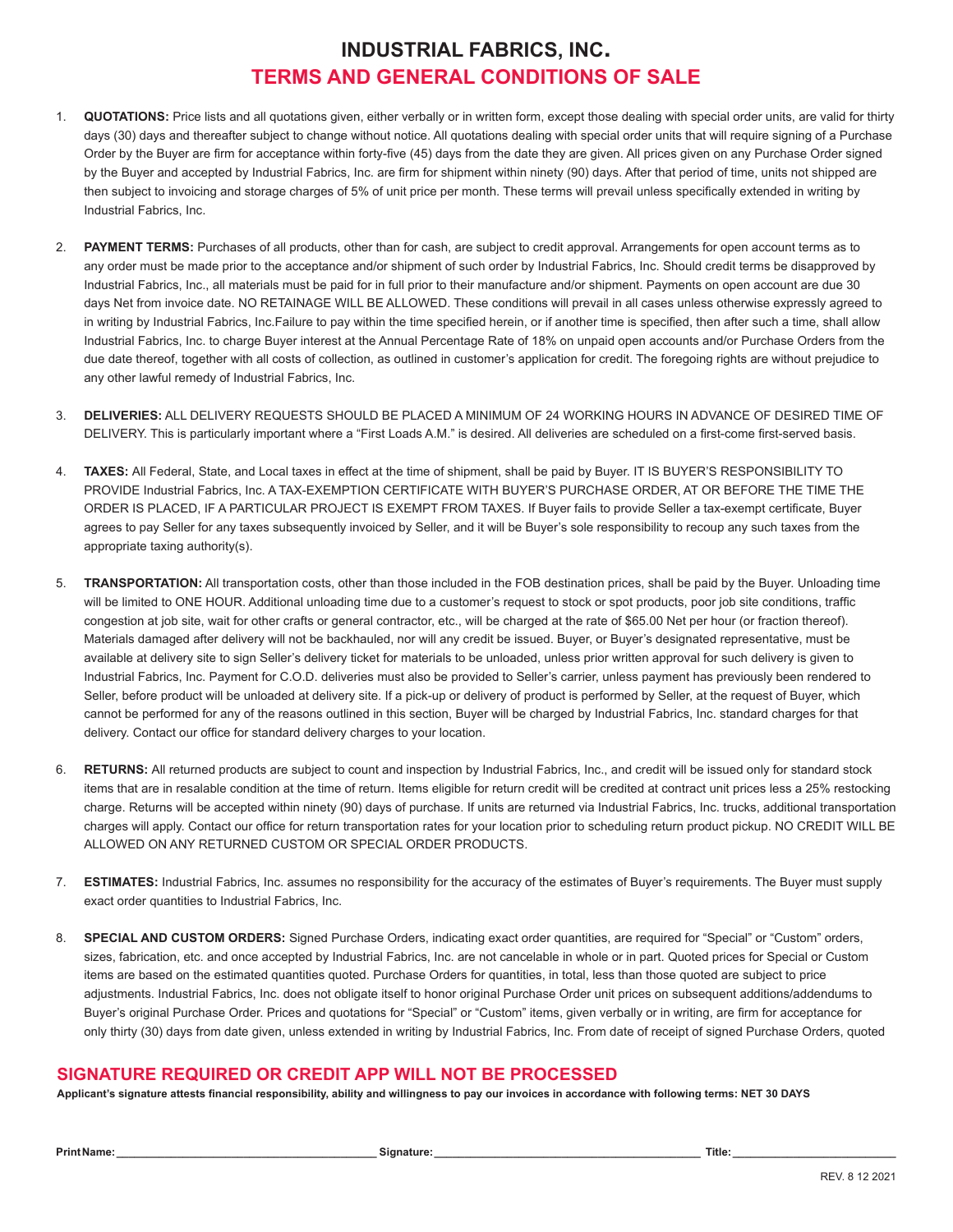#### **TERMS AND GENERAL CONDITIONS OF SALE, continued**

pricing will be protected for shipment within ninety (90) days. After that period of time, units not shipped are then subject to invoicing and storage charges of 5% of unit price per month. Payment for units so billed will be due and payable as per terms set forth in Article 2 herein; and Industrial Fabrics, Inc. maintains with respect to such payments its rights and remedies, including the right to be reimbursed for attorney's fees and costs as described in Article 2 herein. Failure on the part of the Buyer to order and take delivery of such standard units may result in a price increase for the special units.

#### 9. **QUALITY AND CLAIMS:**

- A. Industrial Fabrics, Inc.'s products are guaranteed to conform only to such specifications quoted or as Industrial Fabrics, Inc. may publish at the time of shipment.
- B. Seller shall not be responsible for damage of product after delivery. Therefore, it is also Buyer's responsibility to make inspection of products upon delivery. Claims for damaged items, that are visible on the exterior surfaces, must be noted on carrier's Bill of Lading to be considered for credit, and Buyer shall immediately notify Seller so that Seller can inspect such items prior to their removal from the shipment. IF, FOR ANY REASON, THE PURCHASED OR ORDERED MATERIALS ARE OTHERWISE REGARDED AS UNSATISFACTORY, Industrial Fabrics, Inc. MUST BE NOTIFIED BEFORE INSTALLATION IS BEGUN. USE OF PRODUCT BY BUYER SHALL CONSTITUTE ACCEPTANCE. Industrial Fabrics, Inc.'s liability, in respect to claims by any Buyer that material purchased or ordered is defective, shall be limited to accepting the return of that material before installation and then only if Industrial Fabrics, Inc.'s investigation supports the claim. Industrial Fabrics, Inc. will not be liable for and will not recognize any claims made after the start of installation of Industrial Fabrics, Inc.'s products said to be unsatisfactory.
- C. EXCEPT AS EXPRESSLY SET FORTH IN WRITING, Industrial Fabrics, Inc. DISCLAIMS ALL WARRANTIES, EITHER EXPRESSED OR IMPLIED, INCLUDING THE WARRANTY OF MERCHANTABILITY AND FITNESS FOR A PARTICULAR PURPOSE. THE MATERIALS SOLD TO BUYER ARE SOLD AS IS WHERE AS. NOTWITHSTANDING, IF Industrial Fabrics, Inc. FURNISHES TO BUYER ANY WRITTEN LIMITED WARRANTY WITH RESPECT TO MATERIALS, THE LIMITED WRITTEN WARRANTY WILL PREVAIL. Industrial Fabrics, Inc. may provide written certification(s) of compliance with buyers required product specifications on a case-by-case basis, as requested by buyer. Requests for such product certifications must be included, in writing, with buyer's purchase order. Absent receipt of specific written certification requirements with buyer's purchase order, Industrial Fabrics, Inc. will manufacture and/or provide products as described in Item A above. Failure on buyer's part to provide specific written product/certification requirements with buyer's purchase order will not release buyer of it's obligations described herein with regard to products manufactured and/or delivered pursuant to buyer's Purchase Order, in as much as such products are in compliance with Item A above.
- D. Industrial Fabrics, Inc. does not obligate itself to furnish signed receipts for material delivered. Signed receipts may be provided to Buyer on an asrequested basis.
- E. Any charges incidental to inspections or tests made by or on behalf of the Buyer, to determine compliance with specifications, shall be paid by the Buyer unless otherwise specifically agreed to in writing by Industrial Fabrics, Inc.
- 10. **FORCE MAJEURE:** Industrial Fabrics, Inc. shall not be liable for any failure or delay of performance due to causes beyond its control, including, but not restricted to acts of God or the public enemy, floods, fires, hostilities, war (declared or undeclared), acts of either general or particular applications of any de jure or de facto government or any of its subdivisions, bureaus or agencies, strikes or other labor troubles whether direct or indirect riots, insurrections, civil commotion, loss or shortage of labor, transportation, raw materials or energy sources or failure of any usual means of supply. Should failure or delay in Industrial Fabrics, Inc.'s performance occur because of any of the foregoing, Industrial Fabrics, Inc. reserves the right as to any materials so affected of either canceling the order therefore or delaying performance for a reasonable period of time, during which period of delay the applicable order shall remain in full force and effect. Industrial Fabrics, Inc. shall notify Buyer as to the reason for its failure or delay in performance, and as to whether it has cancelled the applicable order or delayed performance there under. If performance is delayed, Industrial Fabrics, Inc. shall also notify Buyer as to the period of time during which delay is likely to continue. Industrial Fabrics, Inc. may allocate available material between its own uses and those of its customers in such a manner as Industrial Fabrics, Inc. may consider equitable. Industrial Fabrics, Inc. shall not be liable under any circumstances whatsoever for loss, damage, or expense directly or indirectly arising from use of material, nor shall Industrial Fabrics, Inc. be liable for consequential or any other damages with respect to any order. For any cause whatsoever, whether beyond Industrial Fabrics, Inc.'s control or not, Industrial Fabrics, Inc.'s liability for failure or delay in performance shall not include incidental and consequential damages.
- 11. **INFORMATION NEEDED BY SELLER FOR FILING PRELIMINARY NOTICES:** Buyer agrees and recognizes that it is a material obligation of Buyer, to furnish all information needed by Industrial Fabrics, Inc. to timely file a Preliminary Notice on any construction project for which Industrial Fabrics, Inc. is furnishing labor and/or materials hereunder.

#### **SIGNATURE REQUIRED OR CREDIT APP WILL NOT BE PROCESSED**

**Applicant's signature attests financial responsibility, ability and willingness to pay our invoices in accordance with following terms: NET 30 DAYS**